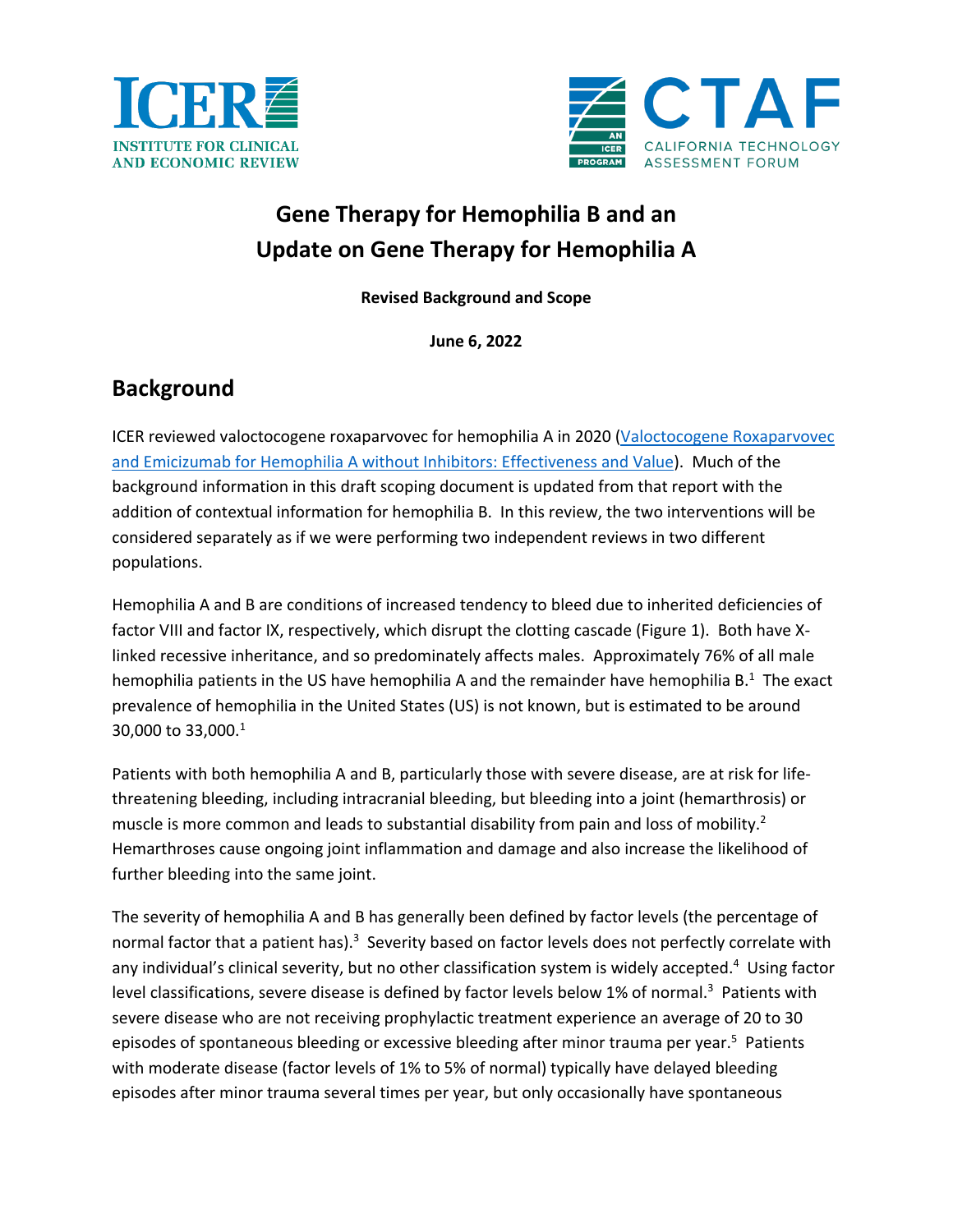bleeding.<sup>6</sup> Individuals with mild disease (factor levels between 5% to 40% of normal) typically have bleeding after procedures such as tooth extractions or surgery, or after significant injuries.<sup>6</sup>

To reduce the risk of bleeding, patients with severe hemophilia have typically administered factor concentrate intravenously several times each week. $6,7$  $6,7$  The use of factor concentrates both as treatment and prophylaxis, has dramatically altered the management and clinical course of patients with hemophilia. However, prophylaxis with factor replacement is burdensome and does not maintain patients at normal levels of factor. Several factor preparations are available for prophylaxis, some with modifications to extend the half-life of the therapy, some prepared from human plasma, and some prepared using recombinant technology. Many patients with hemophilia A now use emicizumab, a monoclonal antibody that can be administered monthly by subcutaneous injection, for prophylaxis in preference to factor VIII; no similar treatment is currently available for hemophilia B.

Valoctocogene roxaparvovec is an adeno-associated virus serotype 5 (AAV5) mediated gene therapy for hemophilia A.<sup>8</sup> It delivers a B-domain-deleted gene to cells in the liver, resulting in production of an active variant of factor VIII. In August 2020, BioMarin Pharmaceutical received a complete response letter from the FDA changing the primary endpoint of the pivotal trial to the annualized bleeding rate at two years in the Phase 3 trial. The last patient in the trial completed two years of follow-up in November 2021.

Etranacogene dezaparvovec is an AAV5-mediated gene therapy for hemophilia B. It delivers the Padua variant of the gene for factor IX to cells in the liver, resulting in production of an active variant of factor IX. UniQure with CSL Behring is expected to submit its biologic license application to the FDA in the first half of 2022 with an expected FDA decision in late 2022 or early 2023.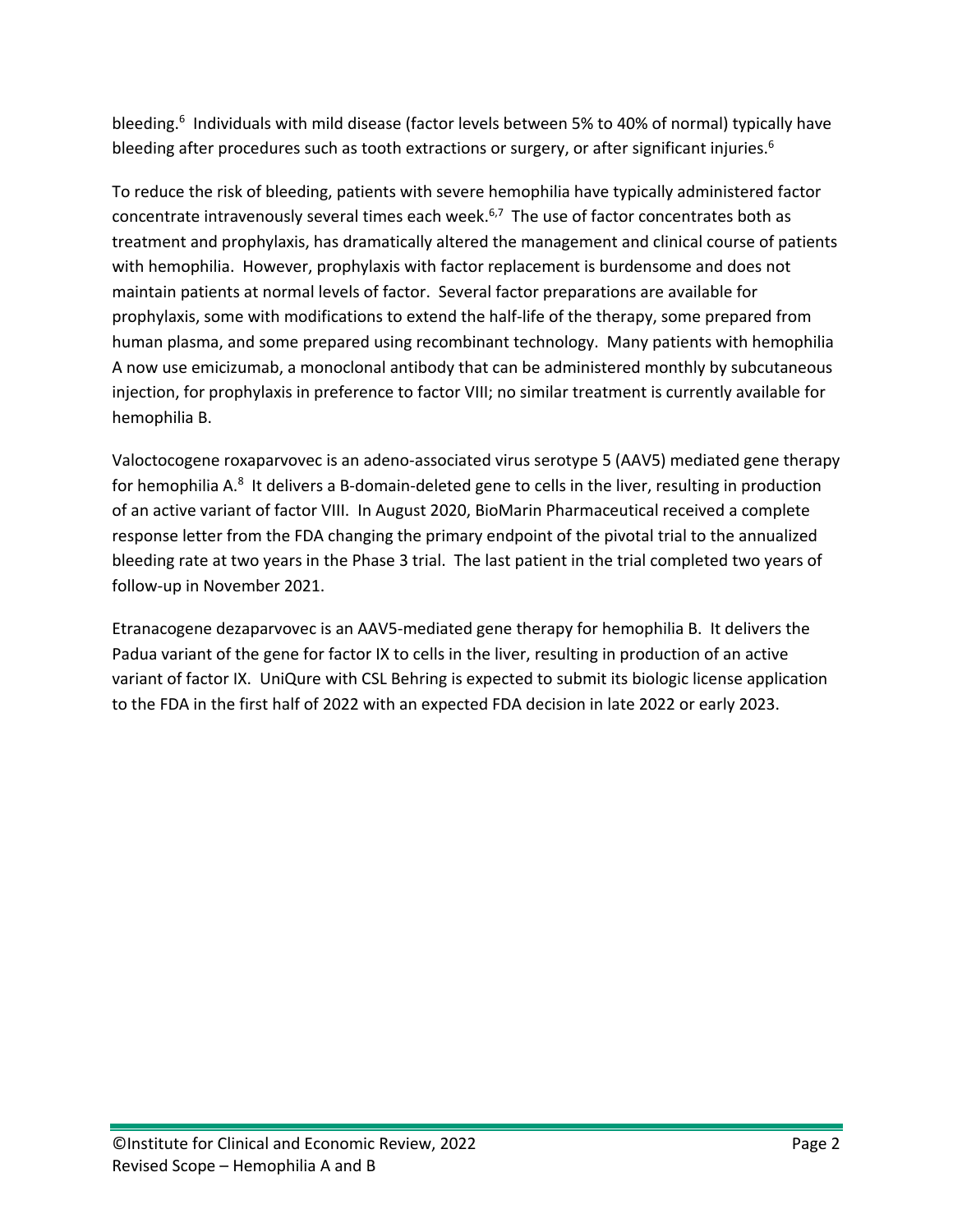



Source: Joe Dunckley, own work. Adapted with permission under the conditions of CC BY-SA 3.0, [https://commons.wikimedia.org/w/index.php?curid=1983833.](https://commons.wikimedia.org/w/index.php?curid=1983833)

# **Stakeholder Input**

This draft scoping document was developed with input from diverse stakeholders, including patients and their families, clinicians, researchers, and manufacturers of the agents of focus in this review. This document incorporates feedback gathered during preliminary calls with stakeholders and open input submissions from the public. A revised scoping document will be posted following a three-week public comment period. ICER looks forward to continued engagement with stakeholders throughout its review and encourages comments to refine our understanding of the clinical effectiveness and value of preventive treatments.

One overarching theme we heard was that the outcome that matters most to patients is participation. This includes participation in family life, recreational activities, school activities, and work activities without restriction. This reflects both the impact of bleeding events on time away from activities and the fear of bleeding events limiting participation.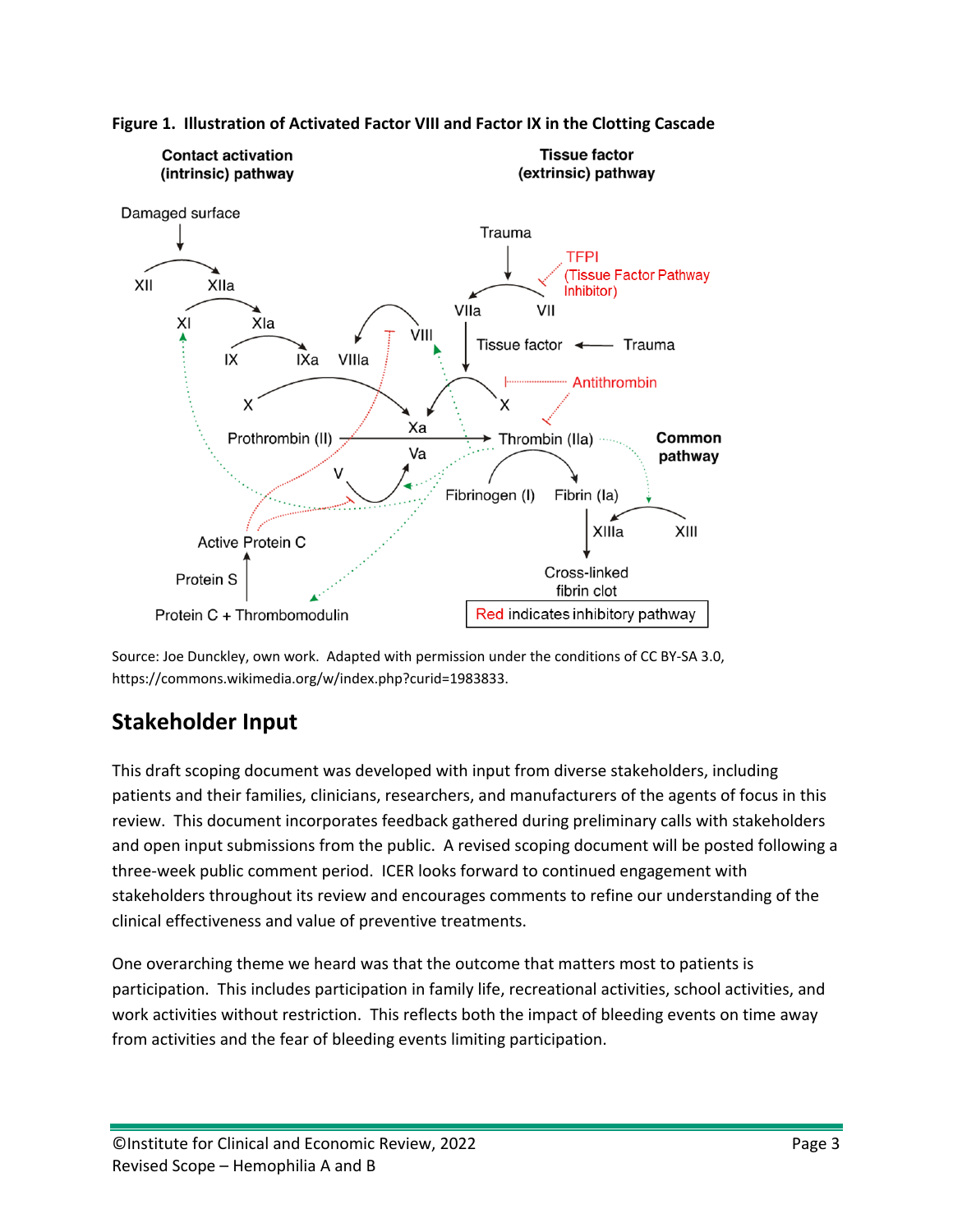Bleeding events and joint pain are important, but the sequelae of those outcomes are equally important. Living with uncertainty and chronic pain can lead to significant mental health issues (anxiety, depression, fatigue, substance use issues). The psychosocial impact of hemophilia on patients and their caregivers is enormous. This applies to all patients living with hemophilia, not just those with severe disease. All patients with hemophilia modify their lifestyles to reduce the risk of serious bleeding and this impacts their quality of life.

There are issues with the use of current quality of life measures in hemophilia. The coreHEM measures are good but miss some aspects of quality of life in patients with hemophilia. There can be a disability paradox in hemophilia: patients living with hemophilia who report that their health status is better than that of the average population. If population-based measures are used, rather than those directly assessed in patients with hemophilia, their quality of life may be misrepresented.

Intravenous infusions are an enormous burden to patients and to their caregivers. A huge weight would be lifted if regular factor infusions were no longer required. However, there are also significant burdens associated with gene therapy. The frequent laboratory monitoring and life changes (use of barrier contraception, abstinence from alcohol) also impact patients' quality of life.

Patients expressed frustrations with access to care – particularly access to specialists who understood how to care for patients with hemophilia. This sometimes impacts decisions about where patients and their caregivers live.

We also heard that patients are reluctant to try new therapies. The hemophilia community has been harmed in the past by heralded new therapies that turned out to be disastrous. Once they achieve stability on with a specific therapy, they are loathe to change even if there are theoretical benefits to a novel therapy (fewer infusions, subcutaneous rather than IV administration). The community understands the need for substantial numbers of patients followed for a long time to ensure that the benefits outweigh potential unknown harms. They are particularly concerned about the durability of gene therapy and potentially wasting what could be one shot at gene therapy on an approach that ends up not having lifetime efficacy. They are also concerned about the potential for thrombotic events.

Finally, the financial toxicity associated with the high costs of most of the therapies for hemophilia impacts fair and equitable access to appropriate treatment for patients. Insurance mechanisms in response to high costs, such as cost-sharing and step therapy, directly impact patients.

## **Report Aim**

This project will evaluate the clinical and economic outcomes of valoctocogene roxaparvovec for patients with hemophilia A and etranacogene dezaparvovec for hemophilia B. The ICER value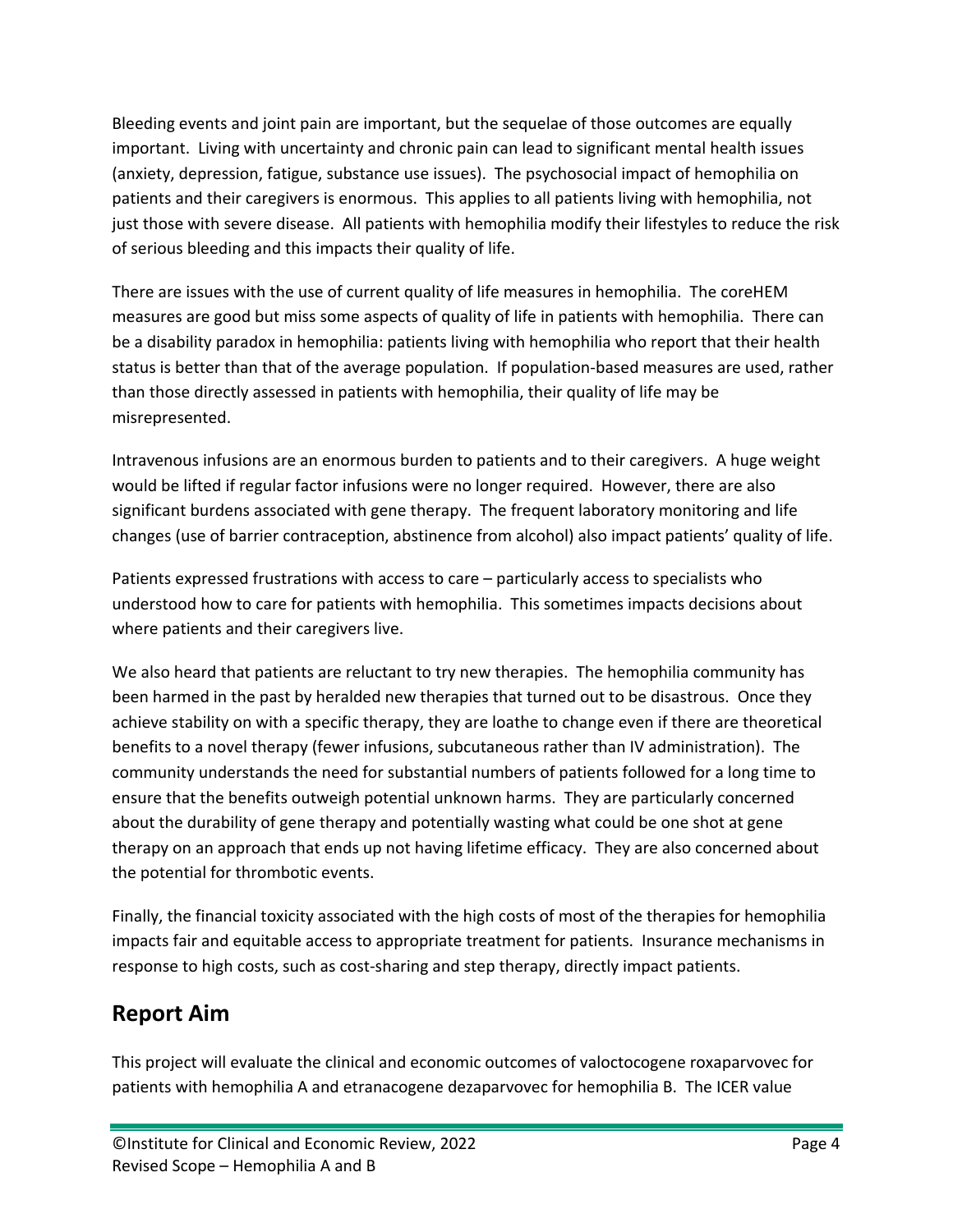framework includes both quantitative and qualitative comparisons to ensure that the full range of benefits and harms – including those not typically captured in the clinical evidence such as public health effects, reduction in disparities, innovation, and patient experience – are considered in the judgments about the clinical and economic value of the interventions.

# **Applicable Framework Adaptations**

We propose to assess both valoctocogene roxaparvovec and etranacogene dezaparvovec under an adaptation of the [ICER Value Framework for treatments of serious, ultra-rare conditions](https://icerorg.wpengine.com/wp-content/uploads/2020/10/ICER_URD_Framework_Adapt_013120.pdf) because we believe they meet the following criteria:

- The eligible patient populations for the treatment indication(s) included in the scope of the ICER review is estimated at fewer than approximately 10,000 individuals.
- There are no ongoing or planned clinical trials of the treatment for a patient population greater than approximately 10,000 individuals.

There are estimated to be approximately 24,000 individuals with hemophilia A in the US. $9$ Valoctocogene roxaparvovec is intended for the treatment of adults with severe hemophilia A. Approximately 60% of patients with hemophilia A have severe disease and many will not be eligible for valoctocogene roxaparvovec because of age or comorbidities, so we estimate that the eligible population will be below 10,000 individuals. As such, valoctocogene roxaparvovec is a therapy for an ultra-rare condition.

There are estimated to be approximately 6,000 individuals with hemophilia B in the US. $9$ Etranacogene dezaparvovec is intended for the treatment of adults with severe hemophilia B, so the eligible population will be well below 10,000 individuals. As such, etranacogene dezaparvovec is a therapy for an ultra-rare condition.

We also propose to assess both valoctocogene roxaparvovec and etranacogene dezaparvovec under an adaptation of th[e ICER Value Framework for treatments of high-impact "single and short](https://icerorg.wpengine.com/wp-content/uploads/2020/10/ICER_SST_FinalAdaptations_111219-1.pdf)[term therapies" \(SSTs\),](https://icerorg.wpengine.com/wp-content/uploads/2020/10/ICER_SST_FinalAdaptations_111219-1.pdf) because we believe they meet the following criteria defined as:

- The therapy is delivered through a single intervention or a short-term course (less than one year) of treatment that offers a significant potential for substantial and sustained health benefits extending throughout patients' lifetimes.
- The therapy can eradicate a disease or condition or produce sustained major health gains that can halt the progression of significant illnesses.

Valoctocogene roxaparvovec is a one-time gene therapy for hemophilia A, a prototypical example of an SST, and will be evaluated under this framework. Similarly, etranacogene dezaparvovec is a one-time gene therapy for hemophilia B and will be evaluated under this framework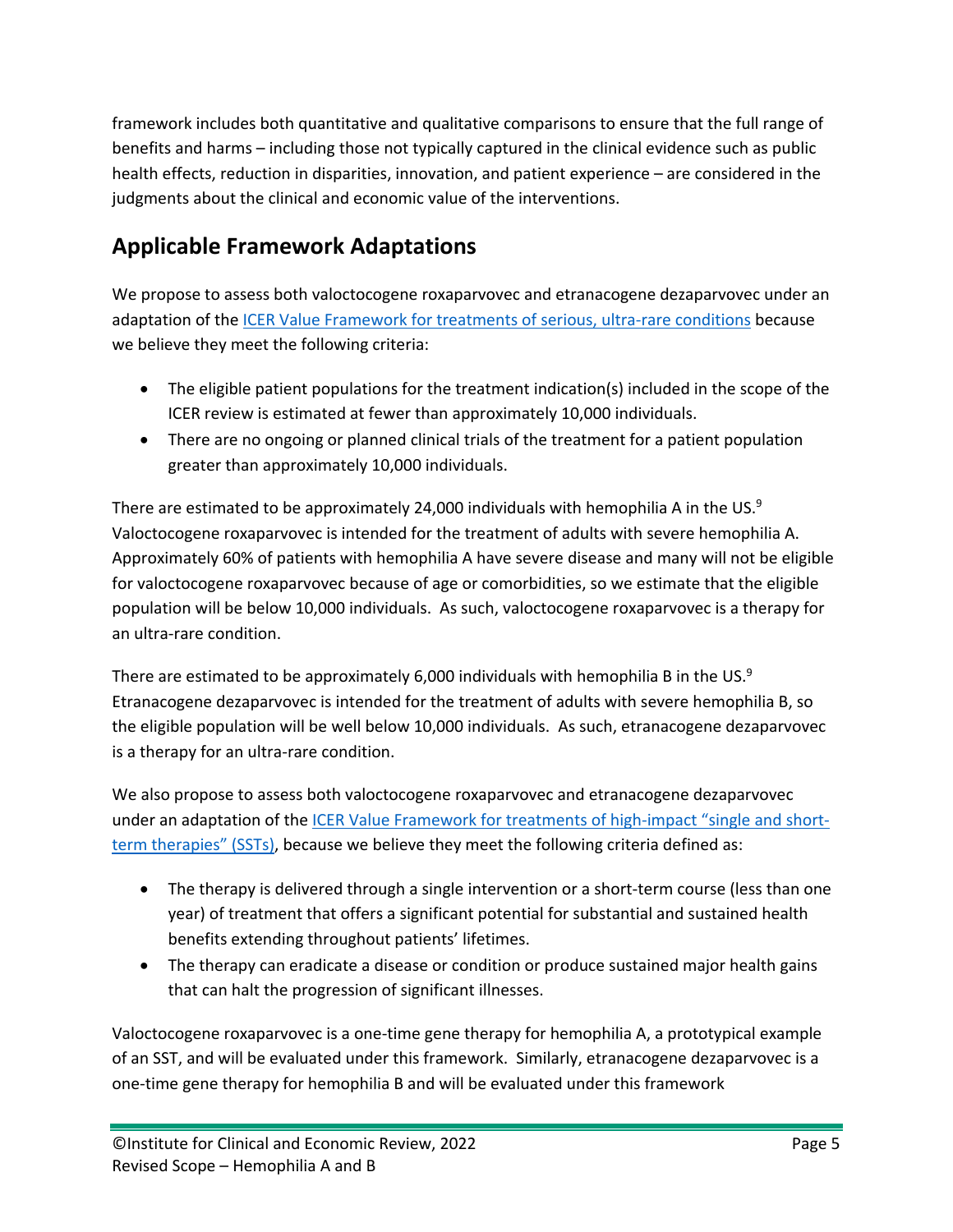Following formal public comment and discussions with stakeholders, ICER will make a final decision on whether the therapy meets these criteria and will be assessed using an adapted approach.

## **Scope of Clinical Evidence Review**

The proposed scope for this assessment is described on the following pages using the PICOTS (Population, Intervention, Comparators, Outcomes, Timing, and Settings) framework. Evidence will be collected from randomized controlled trials as well as high-quality systematic reviews; observational studies and case series will be considered for inclusion as well, given the limited evidence base for valoctocogene roxaparvovec for hemophilia A and etranacogene dezaparvovec for hemophilia B. Our evidence review will include input from patients and patient advocacy organizations, data from regulatory documents, information submitted by manufacturers, and other grey literature when the evidence meets ICER standards (for more information, see ICER's [grey literature policy\)](https://icer.org/policy-on-inclusion-of-grey-literature-in-evidence-reviews/).

Wherever possible, we will seek out head-to-head studies of the interventions and comparators of interest. Data permitting, we will also consider combined use of direct and indirect evidence in network meta-analyses of selected outcomes. Full details regarding the literature search, screening strategy, data extraction, and evidence synthesis will be provided in a forthcoming Research Protocol to be published on the Open Science Framework website [\(https://osf.io/7awvd/\)](https://osf.io/7awvd/).

#### *Populations*

The population of focus for this review will be adults  $\geq$  18 years of age with hemophilia A or B without inhibitors who would be appropriate for routine prophylaxis with factor replacement. The reviews of interventions for hemophilia A and hemophilia B will be considered separately.

#### *Interventions*

The interventions of interest for this review are listed below:

- Valoctocogene roxaparvovec for hemophilia A
- Etranacogene dezaparvovec for hemophilia B

#### *Comparators*

Data permitting, we intend to compare the interventions to prophylaxis with factor preparations and, in the case of valoctocogene roxaparvovec, to emicizumab. We will compare etranacogene dezaparvovec to prophylaxis using factor IX preparations. The reviews of the interventions for hemophilia A and hemophilia B will be considered separately.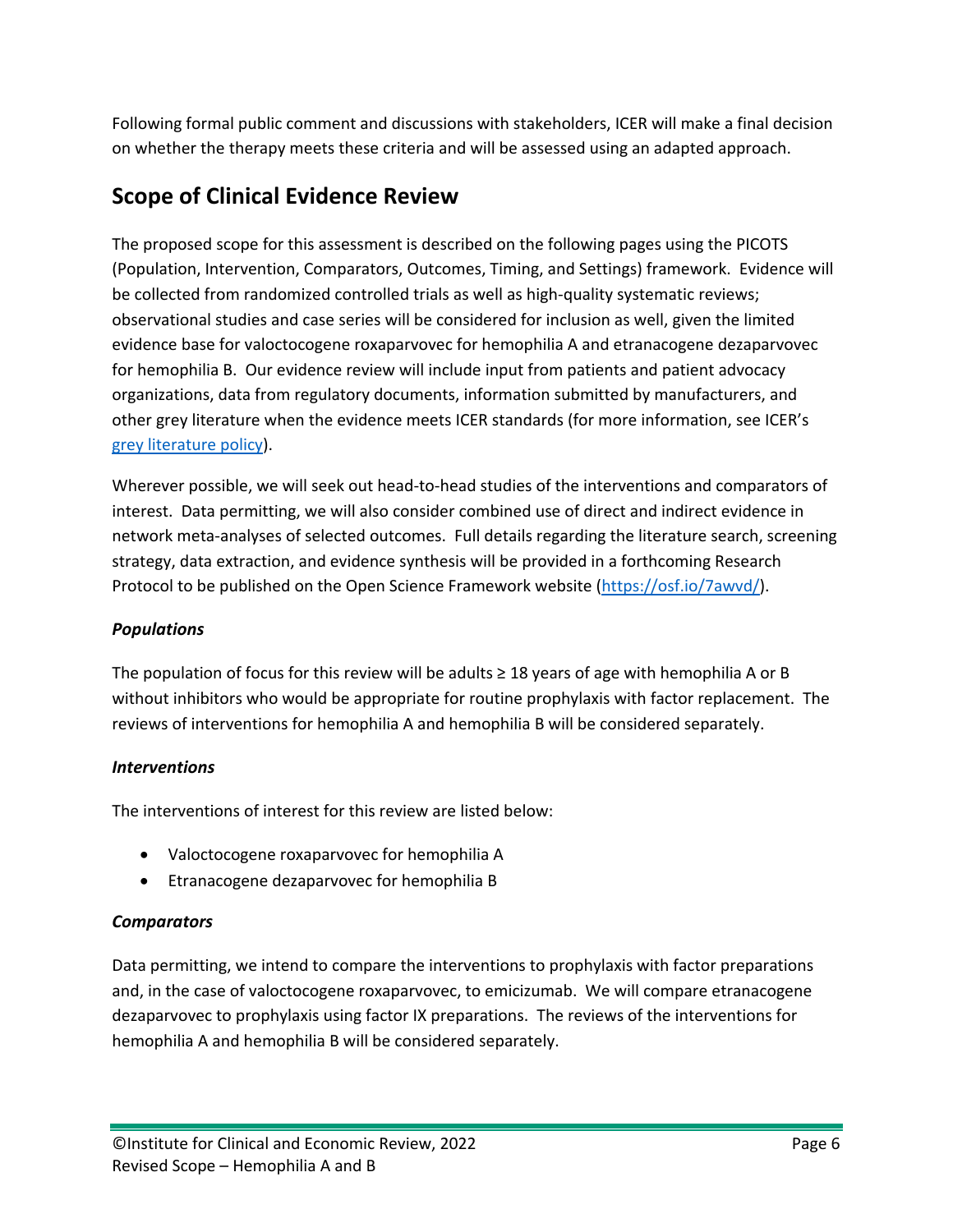#### *Outcomes*

Patients and patient groups directed us to review the core outcome set established through coreHEM, an international multi-stakeholder project that convened 49 experts (patients, clinicians, researchers, drug developers, methodologists, regulators, health technology assessors and payers) to identify a core set of outcomes for hemophilia gene therapy trials.<sup>10</sup> Specifically, the coreHEM project identified six core outcomes as crucial for evaluating the effectiveness of gene therapy: frequency of bleeds, factor activity level, duration of expression, chronic pain, mental health status, and utilization of the healthcare system (direct costs).<sup>10</sup> The coreHEM outcomes have been integrated in our outcome list below.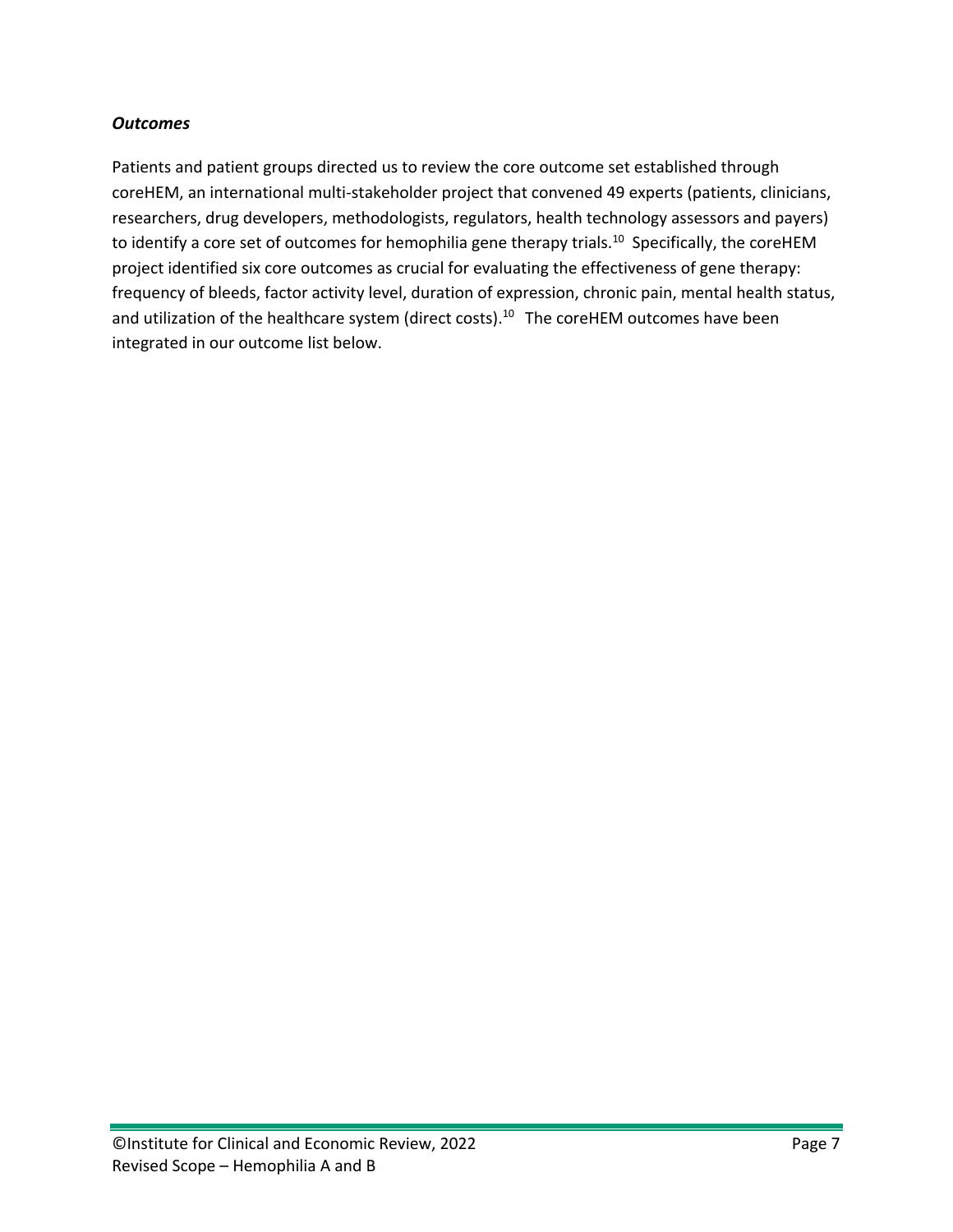For this review, we will look for evidence on the following outcomes of interest:

- Patient Important Outcomes:
	- o Patient-reported quality of life
	- o Rates of bleeding events
	- o Rates of treated bleeding events
	- o Rates of treated joint bleeding and treated target joint bleeding
	- o Pain (chronic and acute)
	- o Mental health status
	- o Burdens of therapy
	- o Corticosteroid use
	- o Mortality
	- o Adverse events including:
		- **Thrombosis**
		- **E** Liver toxicity
- Other Outcomes:
	- o Factor level (factor activity level)
	- o Duration of expression of the clotting factor gene
	- o Utilization of healthcare system
	- o Adverse events including:
		- **IMMULE 19** Immune response to factor (Inhibitor development)
		- **IMMUNE response to gene therapy**

Of note, factor level is an extremely important surrogate/intermediate outcome when thinking about gene therapy, but it is not, in itself, a patient-important outcome. Patients with identical factor levels can have important differences in their experience of disease. In addition, different assays for factor levels can give markedly different results. However, over higher ranges the factor level is an excellent surrogate, and a therapy that provides normal, sustained factor levels would be expected to achieve normal hemostasis in patients with hemophilia.

We will also look for evidence on additional patient-reported outcomes, such as employment, disability status, social engagement, overall well-being, mobility (activity), anxiety, and depression, as available, as well as outcomes for family and caregivers.

#### *Timing*

Evidence on intervention effectiveness will be derived from studies of any duration, as long as they meet the study design criteria set forth above and measure the outcomes of interest.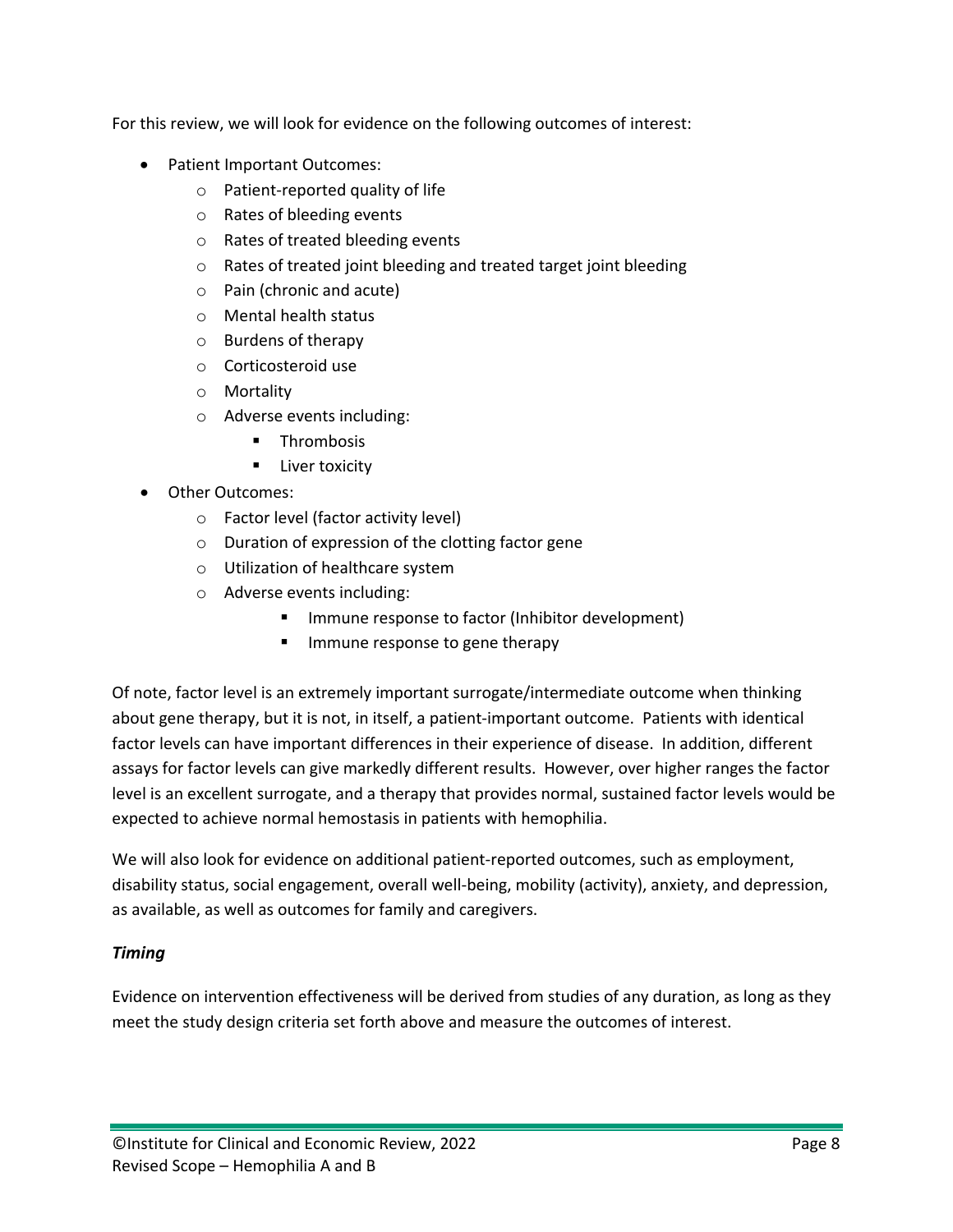#### *Settings*

Evidence from all relevant settings will be considered, including inpatient, outpatient/clinic, office, and home settings.

## **Potential Other Benefits and Contextual Considerations**

Our reviews seek to provide information on potential other benefits offered by the intervention to the individual patient, caregivers, the delivery system, other patients, or the public that would not have been considered as part of the evidence on comparative clinical effectiveness. These general elements (i.e., not specific to a given disease) are listed in the table below.

#### **Table 1.2. Categories of Contextual Considerations and Potential Other Benefits or Disadvantages**

| <b>Contextual Consideration*</b>                                                                        |
|---------------------------------------------------------------------------------------------------------|
| Acuity of need for treatment of individual patients based on short-term risk of death or progression to |
| permanent disability                                                                                    |
| Magnitude of the lifetime impact on individual patients of the condition being treated                  |
| $\sim$ $\sim$ $\sim$ $\sim$ $\sim$                                                                      |

Other (as relevant)

\*Contextual considerations refer to social or ethical priorities that shape to some extent how the value of any effective treatments for a particular condition will be judged.

#### **Potential Other Benefit or Disadvantage\***

Patients' ability to achieve major life goals related to education, work, or family life

Caregivers' quality of life and/or ability to achieve major life goals related to education, work, or family life

Patients' ability to manage and sustain treatment given the complexity of regimen

Society's goal of reducing health inequities

Other (as relevant)

\*Potential other benefits or disadvantages are meant to reflect the broader effects of a specific treatment on patients, caregivers, and society.

ICER encourages stakeholders to provide input on these elements in their public comment submissions.

# **Scope of Comparative Value Analyses**

As a complement to the evidence review, we will update our prior simulation model and corresponding assessment of the cost-effectiveness of using valoctocogene roxaparvovec versus prophylaxis using emicizumab and prophylaxis using factor VIII preparations. We will also adapt that model to assess, separately, the cost effectiveness of etranacogene dezaparvovec relative to prophylaxis using factor IX for hemophilia B. A detailed economic model analysis plan with proposed methodology, model structure, parameters, and assumptions is forthcoming. At this time, we anticipate that the model structure for hemophilia B will closely resemble the prior model for hemophilia A, developed itself based on prior models and available evidence, but with updated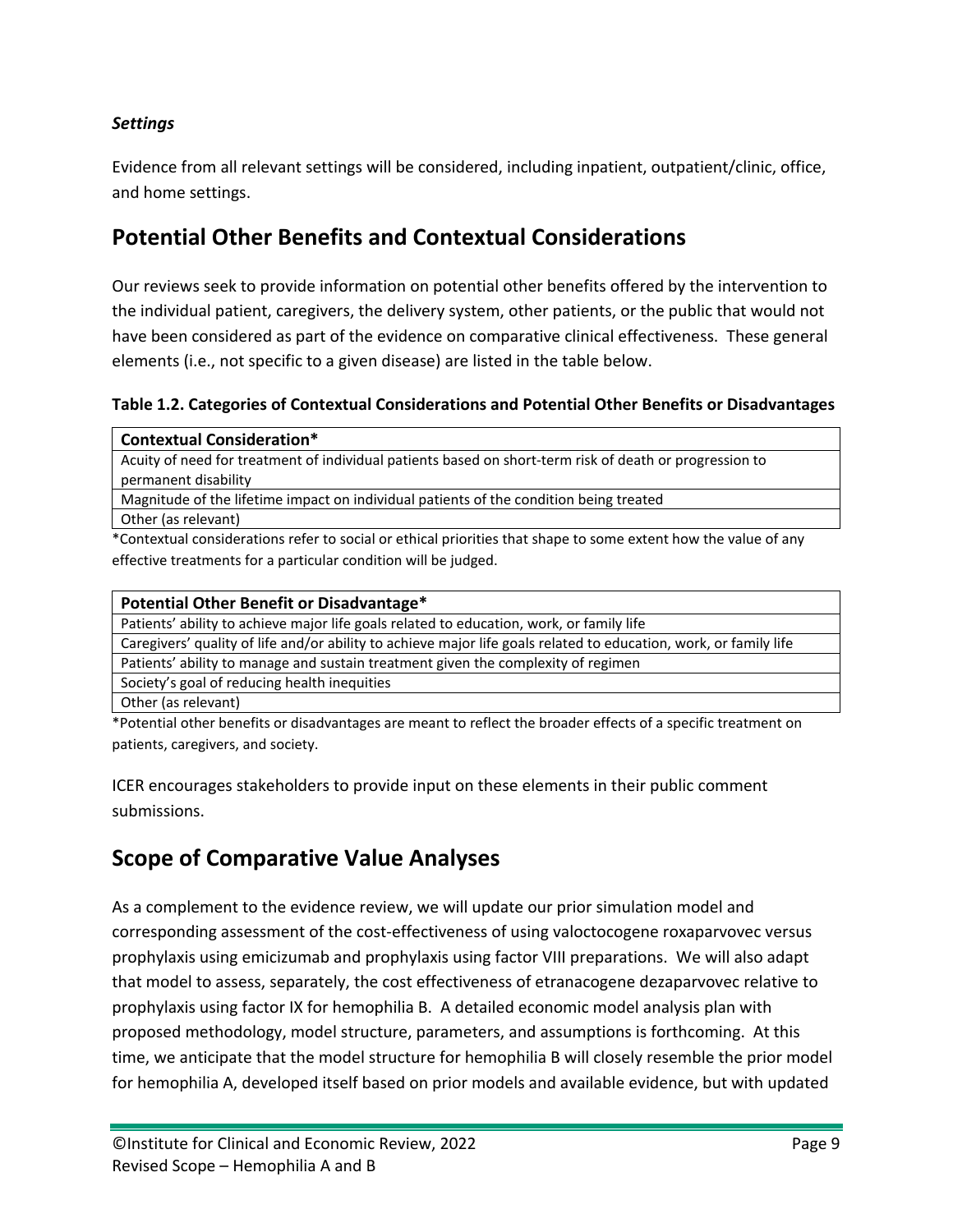key model inputs based on an updated literature review and communications with stakeholder as well as evidence from clinical trials and observational studies of hemophilia A and B treatments.<sup>11-13</sup>

The population entering the models will consist of patients without inhibitors requiring prophylaxis for hemophilia A and separately for hemophilia B. The proposed models will consider four mutually exclusive bleed states, including: 1) no bleed (origination state), 2) untreated bleed, 3) treated bleeds not into a target joint, 4) treated target-joint bleed, and death as the absorbing state. In addition, the models will consider the lifetime risk and consequences of arthropathy. The model will be developed from a health-care system perspective over a lifetime time horizon. In addition, a modified societal perspective will be explored in a scenario analysis, as data allow. This modified societal perspective analysis will be considered as a co-base case if the societal costs of care are large relative to direct health care costs, and the impact of treatment on these costs is substantial. This will most often occur in cases where the incremental cost-effectiveness ratio changes by greater than 20%, greater than \$200,000 per quality-adjusted life years (QALY), and/or when the result crosses the threshold of \$100,000-\$150,000 per QALY gained.

Data permitting, key inputs for the hemophilia A and B models will include the relevant transition rates for each health state (e.g., treated and untreated bleed rates, arthropathy rates, symptom improvement, mortality), treatment-related adverse events and health utilities. Model cost inputs will include those of the prophylaxis and treatment regimens, non-drug costs, costs of treating adverse events, and costs of ongoing care that are essential to the current paradigm of treatment. Data permitting, sub-group scenario analyses varying patient age and factor level upon initiation of therapy will be constructed. Results from the model will include the estimated mean life expectancy, quality-adjusted life expectancy, equal-value life expectancy, health outcomes such as number of additional bleeds prevented, and health care costs. These results will be used to estimate the incremental cost per bleed prevented and the incremental cost per life-year gained, per equal value life-year (evLY) gained, and per quality-adjusted life-year (QALY) gained. Further, the ultra-rare and SST frameworks will be followed which will include several specified scenario analyses.

In separate analyses, we will explore the potential health system budgetary impact of treating hemophilia A patients in need of prophylaxis with valoctocogene roxaparvovec over a five-year time horizon, utilizing published or otherwise publicly available information on the potential population eligible for treatment and results from the simulation model for treatment costs and cost offsets. This potential budgetary impact analysis will indicate the relation between treatment prices and level of use for a given potential budget impact and will allow assessment of the potential for needing to manage the cost of the intervention. We will also conduct these analyses for hemophilia B patients requiring prophylaxis with etranacogene dezaparvovec. More information on ICER's methods for estimating potential budget impact can be found [here.](https://icer.org/wp-content/uploads/2021/03/ICER_2020_2023_VAF_013120-4-2.pdf)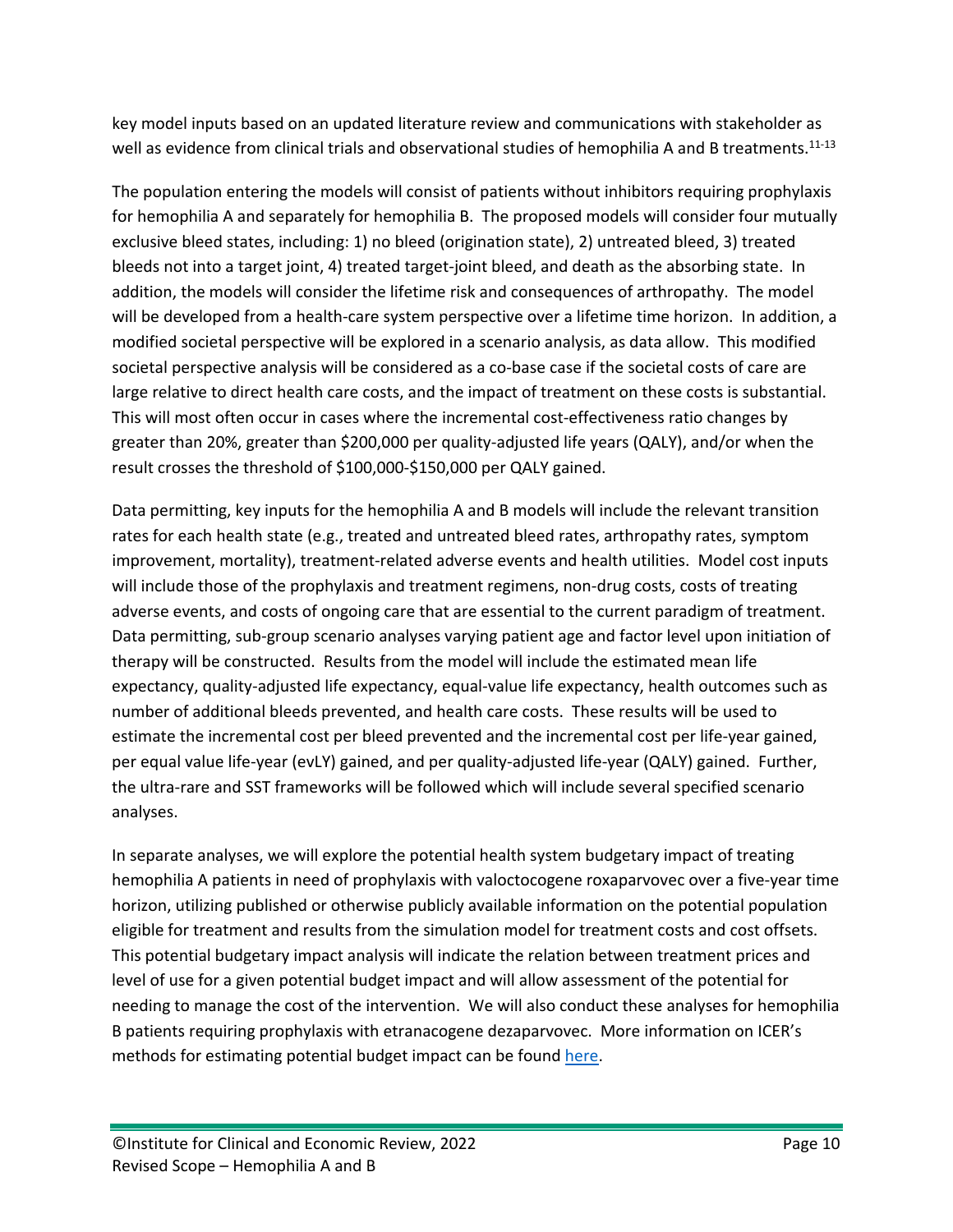#### *Identification of Low-Value Services*

Identification of Low-Value Services As described in its Final Value Assessment Framework, ICER will now include in its reports information on wasteful or lower-value services in the same clinical area that could be reduced or eliminated to create additional resources in health care budgets for higher-value innovative services (for more information, see *ICER Value Framework*). These services are not ones that would be directly affected by the gene therapy (e.g., fewer bleeds), as these services will be captured in the economic model. Rather, we are seeking services used in the current management of hemophilia beyond the potential offsets that arise from a new intervention. ICER encourages all stakeholders to suggest services (including treatments and mechanisms of care) that could be reduced, eliminated, or made more efficient.